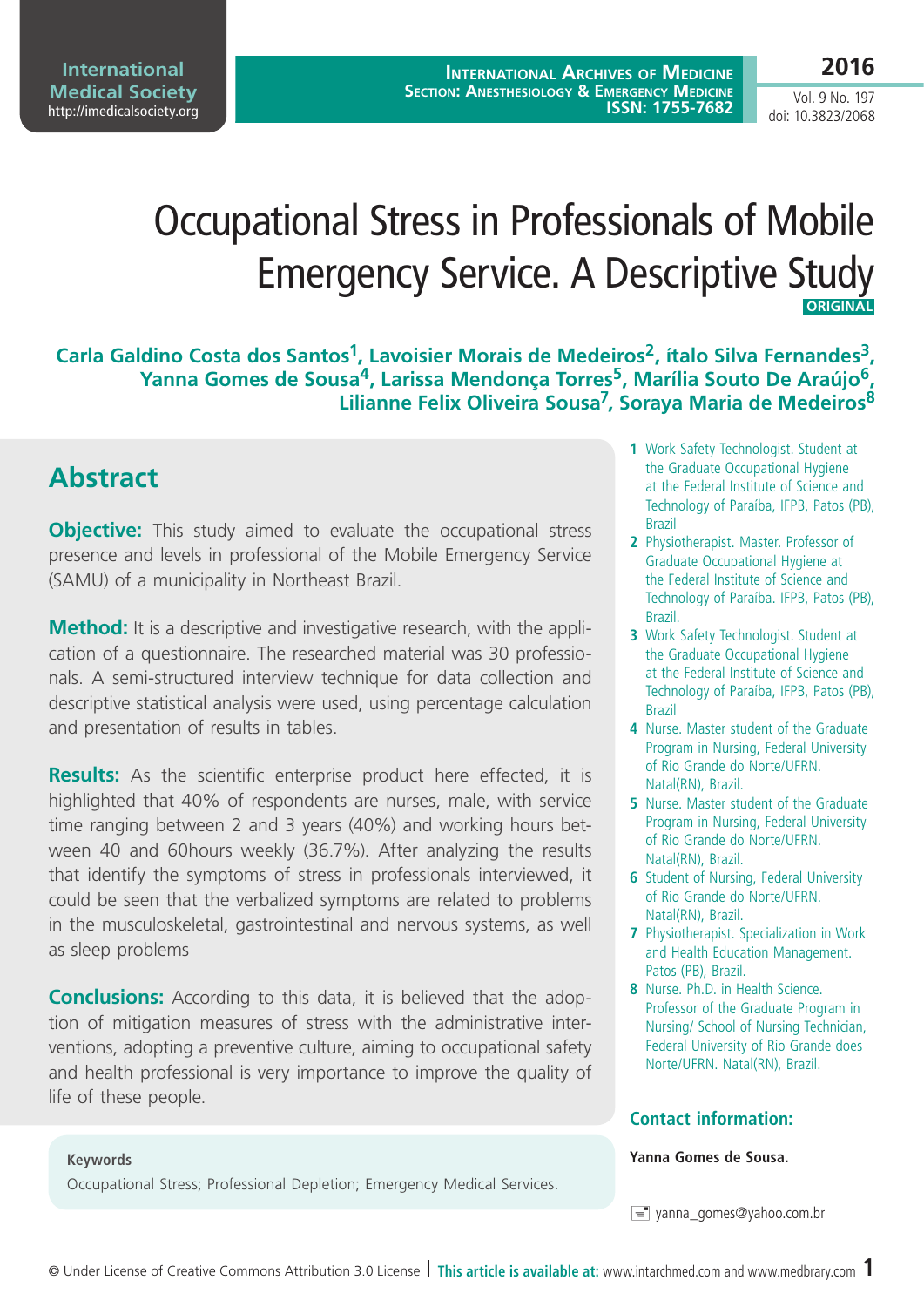**2016**

Vol. 9 No. 197 doi: 10.3823/2068

# **Introduction**

According to the World Health Organization (WHO), the stress has been considered a global epidemic, because of the constant updating of the information. This updating may affect the quality of life of individuals, resulting in the family, social losses, lack of motivation for activities in general, physical and psychological illnesses, and problems at work [1].

Today, the impact of stress on health affects three spheres of human beings: biological, in which stress can lead to the aggravation of pre-existing conditions and/or trigger the onset of other diseases; psychic, whose commitment is evidenced by the appearance of psychological symptoms such as anxiety and depression; and social dimension, triggering the deterioration of the quality of interpersonal relationships [2].

Stress can occur in two ways. The first one is of acute nature and very intense, but it quickly disappears; and the second one is of chronic and not so intense nature and may occur for longer periods, with few resources used by the individual to face it [3].

Occupational stress is determined by the perception that the worker needs on the working environment and his ability to face them. Today, knowledge and control of occupational stress not only involve the prevention of harm to physical and mental health of workers, but also aim to avoid the deleterious effects of stress on productivity and its performance, given that the success of an organization is significantly determined by the ability of its employees to cope with the stress [4, 5].

With the creation and deployment of Mobile Emergency Service (SAMU) by Ordinance number 1, 864 GM/MS, of September 29, 2003, health professionals are facing new challenges to meet the population´s needs, challenges that lead physical and mental wear to the life of the professional [6, 7].

The work done by professionals in the mobile pre-hospital care cannot be provided; the greater the uncertainty of the event, the greater will be the generation of feelings of threat, requiring professional expertise and effort to save lives, with making a quick and effective decision [3].

A study [8] conducted with 40 professionals of the multidisciplinary team of two units of Mobile Emergency Service (SAMU) aimed to identify occupational risk factors which they are exposed. The study found the following results: physical abuse (of patients and other individuals present at the place of care, especially in violent places) and risk of acquiring infections by the frequent contact with blood and other body fluids. Exposure to all these factors can be a major source of occupational stress to the Mobile Emergency Service team.

Health professionals in emergency services provide assistance in sectors considered stressful, both for the workload as the tasks. This study is justified by the impact of occupational stress both at the individual, and organizational context since professionals in health care should be in good physical and emotional conditions to perform a quality service [9].

Before the described context, the purpose of this study was to evaluate the presence of occupational stress in professionals of the Mobile Emergency Service (SAMU) in a municipality in Northeast Brazil.

# **Method**

This is a descriptive and investigative nature field research, with in-person questionnaires. The research study materials were professionals working in the Mobile Emergency Service (SAMU) of Piancó-PB municipality located in Paraíba backlands. The service assists 26 (twenty-six) municipalities, being of the Regionalization and Decentralization, which corresponds to 15% of Paraíba territory, a population of 240, 313 inhabitants [10].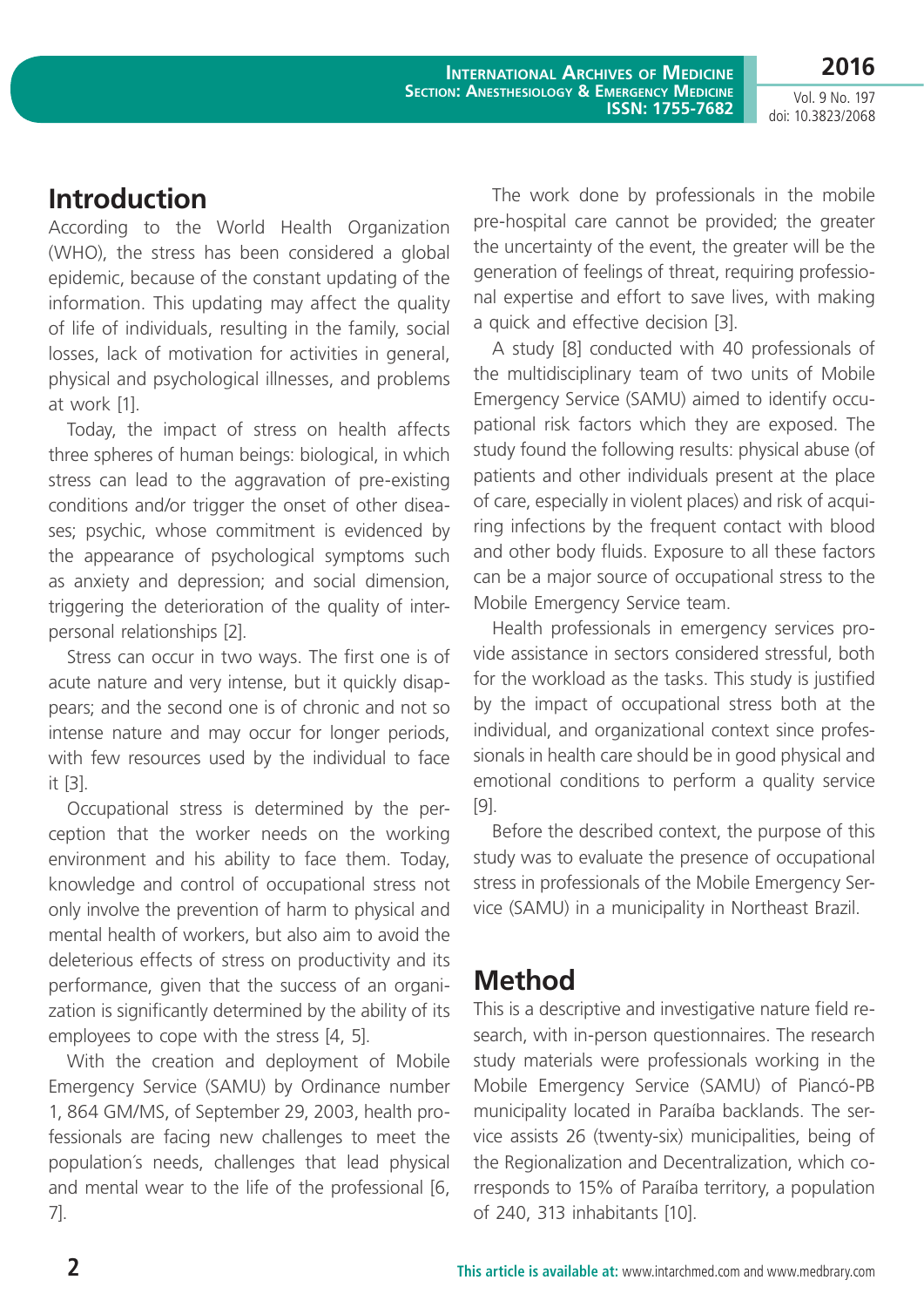**International Archives of Medicine SECTION: ANESTHESIOLOGY & EMERGENCY MEDICINE ISSN: 1755-7682**

Vol. 9 No. 197 doi: 10.3823/2068

**2016**

The multidisciplinary team of SAMU is composed of drivers (ambulances), interventional physicians (who provide direct assistance to victims) and regulators (attending to telephone calls and decide the most appropriate type of ambulance to be sent), nurses, nursing technicians and screening receptionists (who make the first contact with the person that calls and transfer the call to the regulator doctor).

SAMU of Piancó-PB has two types of ambulances: the basic support unit (USB), in which all assistance have a driver and a nursing technician; and the advanced support unit (the mobile ASU or ICU), having the driver, an interventional doctor and a nurse to answer the call. From the information provided by the person making the call about the injury and the status of the victim, it is up to the medical regulator deciding which type of ambulance is best suited to answer the call.

As inclusion criteria for the sampling process, there were defined: to be a professional of the municipal SAMU staff, want to participate in the study voluntarily and sign the Term of Free and Informed Consent Form (ICF) and be present in service at the time of the survey. Professionals who have been removed from service for leave reasons, health or vacation, temporary workers, medical regulation assistants, administrators and cleaning professionals were excluded.

The study population was composed of 83 professionals, but only 30 remained after the application of the inclusion and exclusion criteria. The research project was approved by the Research Ethics Committee (CEP) of the Federal Institute of Science and Technology of Paraíba - IFPB under number 20670913.9.0000.5185.

Data collection was performed by an a self-administered instrument that assessed socio-demographic and labor aspects. This instrument was submitted to three researchers´ nurses about content and objectivity, considered appropriate by them to the study. The data collection was in September 2013, totaling 30 days. Descriptive statistics were used with percentage calculation and presentation of results in tables.

### **Results**

Before the formation of the pre-hospital care team and the work, dynamics adopted an analysis of data from the team as a whole was chosen to be performed.

The study included 30 subjects of both genders, 12 nurses, 7 rescuers drivers, 6 nursing technicians and 5 doctors. Regarding the gender, 57% of the population were men, while women were 43% of all research subjects. About age, 46.7% of respondents were from 21-30 years old and 31-40 years old, the mean age of 31.27 years old and standard deviation of 5.41 years old. **(Table 1)**

About professional practice time, the research data show that 12 individuals or 40% of respondents work in the profession for 2-3 years. **(Table 2)**

During the analysis of the working life of individuals surveyed, their weekly working hours was evaluated, where it was observed that 36.67% of

**Table 1.** Distribution of workers in emergency medical care service according to professional category, gender, and age. Pianco, PB Brazil. 2016.

| <b>Distribution of service workers</b> |          |             |  |  |
|----------------------------------------|----------|-------------|--|--|
|                                        | n (%)    | Total n (%) |  |  |
| <b>Professional Category</b>           |          |             |  |  |
| <b>Nurse</b>                           | 12(40)   | 30 (100)    |  |  |
| Rescuer drivers                        | 7(23.3)  |             |  |  |
| Nursing technicians                    | 6(20)    |             |  |  |
| Doctors                                | 5(16.7)  |             |  |  |
| Gender                                 |          |             |  |  |
| Male                                   | 17(57)   | 30 (100)    |  |  |
| Female                                 | 13(43)   |             |  |  |
| Age                                    |          |             |  |  |
| $21 - 30$                              | 14(46.7) | 30 (100)    |  |  |
| $31 - 40$                              | 14(46.7) |             |  |  |
| $41 - 50$                              | 2(6.6)   |             |  |  |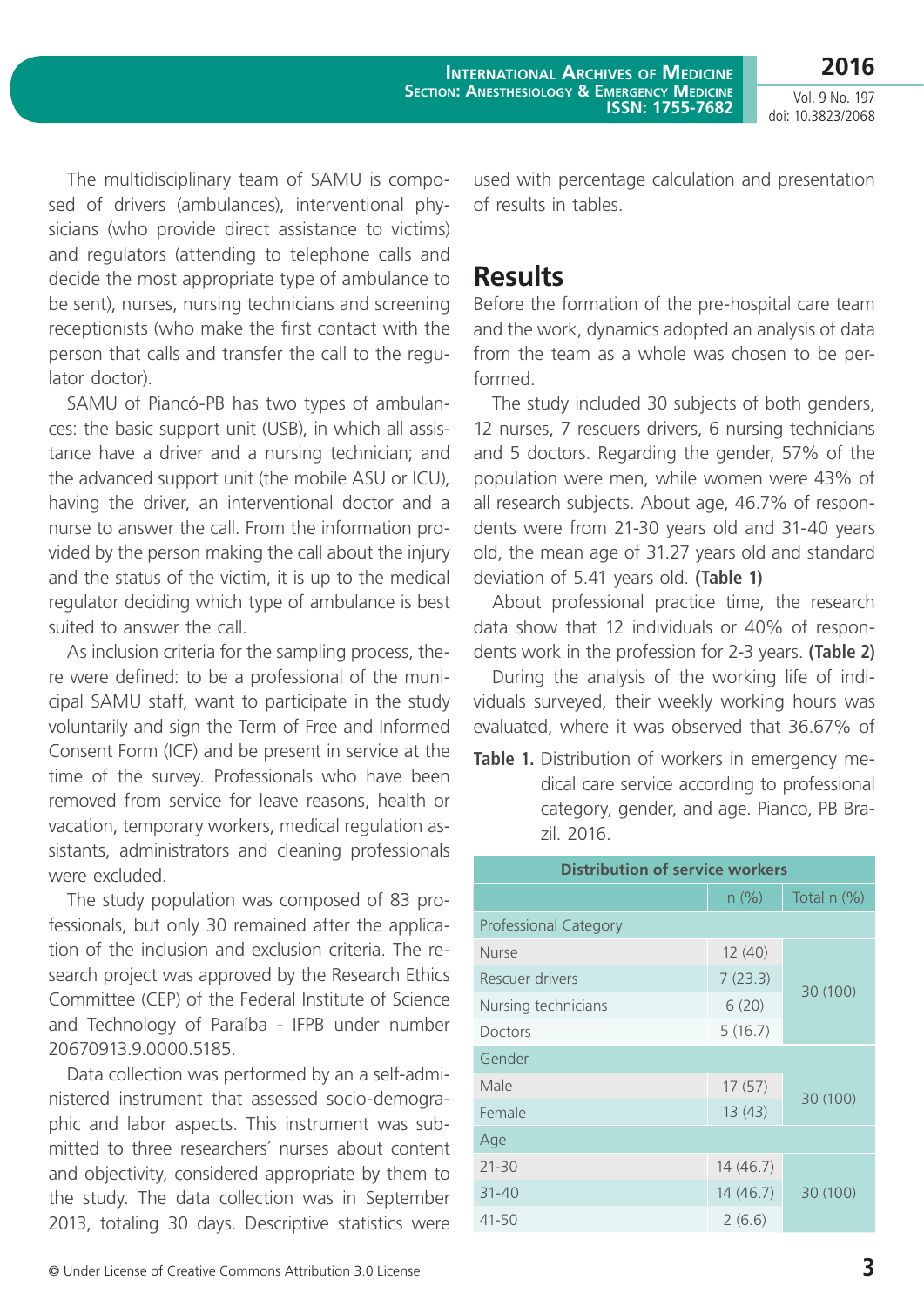Vol. 9 No. 197 doi: 10.3823/2068

**Table 2.** Distribution of occupation time of workers in the health emergency care service Pianco, PB Brazil. 2016 n = 30.

| <b>Occupation time of service workers</b> |          |  |
|-------------------------------------------|----------|--|
| <b>Time</b> (years)                       | n (%)    |  |
| $() - 1$                                  | 5(16.7)  |  |
| $2 - 3$                                   | 12(40)   |  |
| $4 - 5$                                   | 6(20)    |  |
| $6 - 7$                                   | 3(10)    |  |
| $8 - 9$                                   | 1(3.3)   |  |
| $10 - 11$                                 | 2(6.7)   |  |
| $11 - 5$                                  | 1(3.3)   |  |
| Total                                     | 30 (100) |  |

**Table 3.** Distribution of study participants according to a weekly schedule. Pianco PB, Brazil. 2016

| Distribution of workers according to the weekly<br>schedule |          |  |
|-------------------------------------------------------------|----------|--|
| <b>Weekly working hours</b>                                 | $n$ (%)  |  |
| $20 - 40$                                                   | 8(26.7)  |  |
| $41 - 60$                                                   | 11(36.7) |  |
| 61-80                                                       | 6(20)    |  |
| 81-100                                                      | 1(3.3)   |  |
| $101 - 120$                                                 | 1(3.3)   |  |
| 121-140                                                     | 3(10)    |  |
| Total                                                       | 30 (100) |  |

those surveyed work between 41 to 60 hours weekly, according to **Table 3**.

Based on the question "What location do you currently work (check more than one option if you have more than one job)", The results indicate that in addition to acting in the SAMU, 13 professionals still work in hospitals, 4 work in family health teams and 4 other unspecified the places, as can be seen in **Figure 1**.

Two the individuals who had the level without stress are nurses, with only two years in the profession. One is a nursing technician with 8 years of occupation, and another is a nursing technician with only 2 years of profession.

The level of intense stress was presented in two nurses, one with four years of occupation and the other with five years of occupation. Also, a first rescuer driver with only three years in the profession presented the high-stress level, that is, the very intense level of stress. **(Figure 2)**

Concerning the most common symptoms experienced in the last two months, 21 workers reported symptoms such as overeating, pain in the lower back, irregular sleep waking up several times at night.

There were 20 individuals with feelings of anger, pain in the neck and shoulder muscles and excessive worries. Still, 19 individuals reported having headaches from tension and migraine, and 17 individuals reported having insomnia and fatigue.

Another 15 individuals had irritability, 14 indivi-





Stress

Stress

Stress

Stress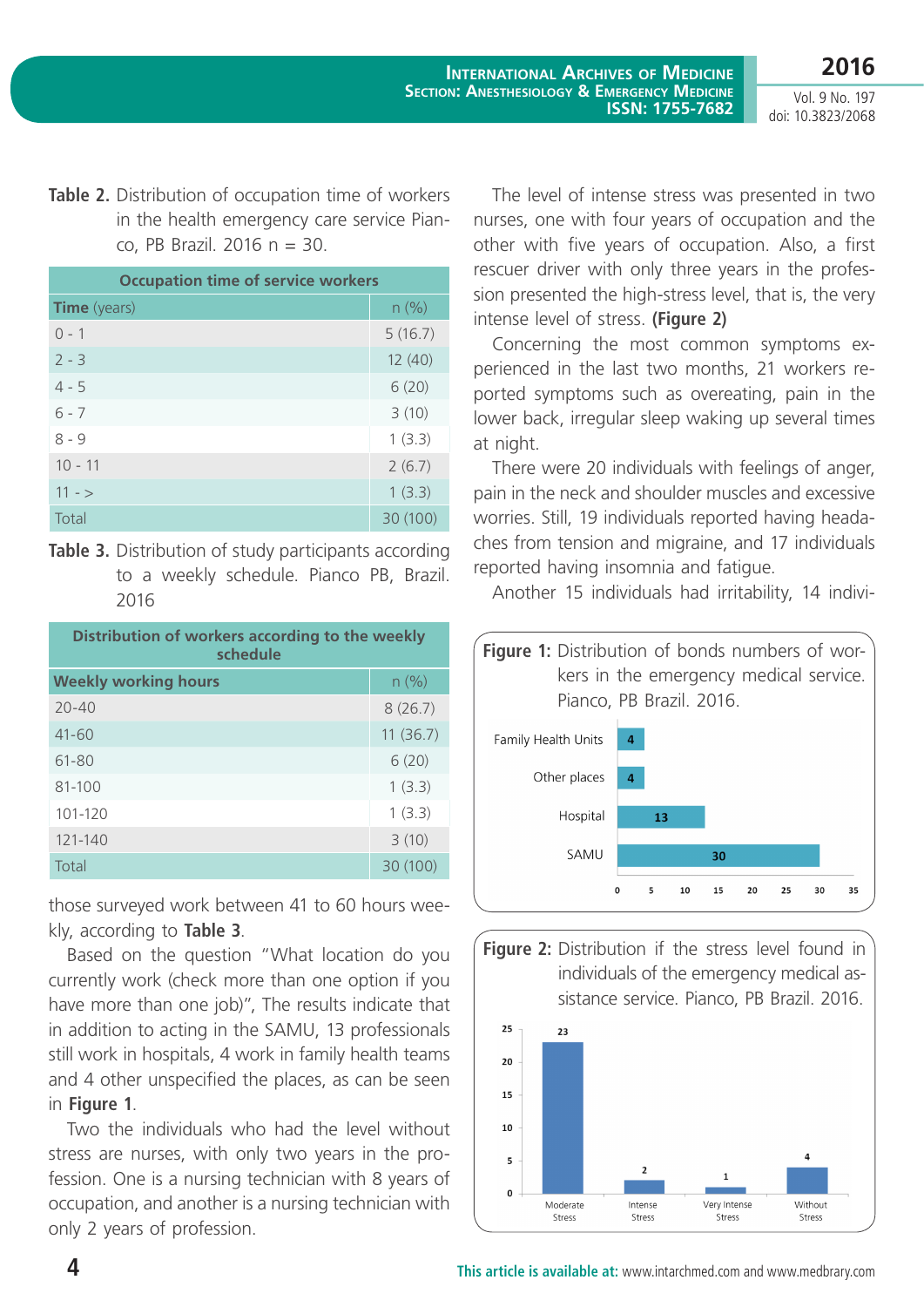Vol. 9 No. 197 doi: 10.3823/2068

**2016**

duals reported having nervousness, 13 subjects answered that they use alcohol intake and medicine without a prescription. We also have 11 individuals who reported having ulcer or gastritis, followed by indigestion, as described in **Table 4**.

**Table 4.** Distribution of answers of workers in the health emergency care service according to the identification of symptoms of stress found in the professionals. Pianco, PB, Brazil. 2016.

| <b>Symptoms</b><br>оf<br>stress found              | Number of<br>responses to<br>the symptom<br>described | %              |
|----------------------------------------------------|-------------------------------------------------------|----------------|
| Headaches for tension and migraine                 | 19                                                    | 7              |
| Insomnia, fatique                                  | 17                                                    | 6              |
| Overeating                                         | 21                                                    | 7              |
| Pain in lower back                                 | 21                                                    | 7              |
| Ulcer or gastritis                                 | 11                                                    | 4              |
| Nervousness                                        | 14                                                    | 5              |
| Nightmares                                         | $\mathcal{Q}$                                         | 3              |
| Abnormal blood pressure                            | $\overline{7}$                                        | $\overline{2}$ |
| Cold and sweaty hands and feet                     | 6                                                     | 2              |
| Alcohol/medicines intake without<br>prescription   | 13                                                    | 5              |
| Heart palpitations (tachycardia)                   | $\overline{Q}$                                        | 3              |
| Indigestion                                        | 11                                                    | 4              |
| Sexual difficulties                                | 5                                                     | $\overline{2}$ |
| Excessive worries                                  | 20                                                    | 7              |
| Nausea and Vomiting                                | $\Delta$                                              | 1              |
| Irritability                                       | 15                                                    | 5              |
| Irregular sleep waking up several<br>times a night | 21                                                    | $\overline{7}$ |
| Lose of appetite or diarrhea                       | $\mathcal{Q}$                                         | 3              |
| Pain in the muscles of the neck and<br>shoulders   | 20                                                    | 7              |
| Respiratory crisis and difficulty<br>breathing     | 7                                                     | 2              |
| Periods of depression                              | 5                                                     | $\overline{2}$ |
| Small accidents                                    | $\overline{4}$                                        | $\mathbf{1}$   |
| Feeling of anger                                   | 20                                                    | 7              |
|                                                    | Source: Research data                                 |                |

# **Discussion**

The results of this study indicate that the sociodemographic characteristics of workers in the emergency medical care service are similar to samples from other research with nurses [5].The workers category who stood out in this study were the nursing professionals. In the health teams, usually, nurses are the professionals who have more contact with patients, supervising and documenting the services. The figure of the nurse is associated with Advanced Support Unit (ASU) or Advanced Life Support (ALS), along with the doctor and the driver, they are who receive training and are qualified [11, 12].

Regarding gender, the results are consistent with national studies [13, 14], showing a higher prevalence of males in the SAMU, but other studies also reveal the greater female presence.

Regarding age, it is clear that the majority of workers participating in this study are over 20 years old. Research [15] with SAMU workers found the presence of individuals between 20 and 50 years old. Those individuals are considered mature and young people with a high level of productivity at work.

As for the time and work in the SAMU, a study [16] conducted with health professionals who work in assisting emergency care noted that the professional activity ranged from 06 months to 16 years of occupation. Another study found that 42.0% of the professionals surveyed have worked in the institution for 1 to 5 years [14].

The occupation time ensures greater work experience, and professional feel more familiar with teammates, with the activities to be followed within the organization and thus be easier to deal with problems and solve them in the most convenient way.

In this study, it was observed that prolonged working hours of workers are excessive, and this contributes to the physical and psychological wear and sleep disorders. Studies [17] on the quality of life in the SAMU show that occupational stress of emergency workers is related to the workload, and night shifts.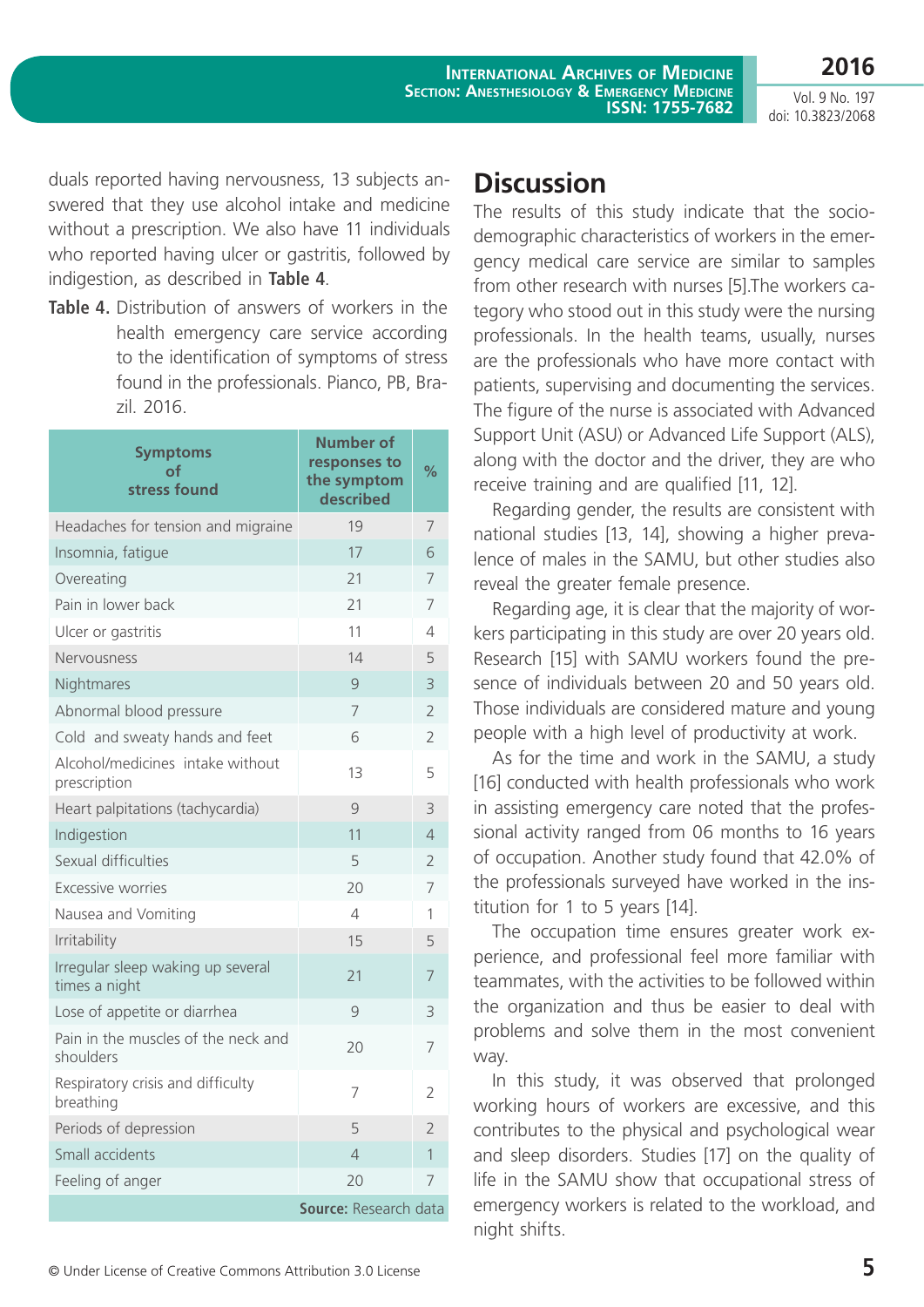**2016**

Vol. 9 No. 197 doi: 10.3823/2068

These workers working with weekly working hours above what is allowed, make the work exhausted., It is necessary a relay in duty shifts improve the working hours of professionals and to ensure service 24 hours a day.

Still on occupational stress, a study [18] identified that 93.33% health workers had stress level from moderate to intense. Among the causes that made the work process, there were: workload, lack of time for leisure and self-care and quality of liferelated to sleep habits, rest, nutrition and physical activity; double shifts, poor working conditions and the interpersonal relationship in the team.

This study found that some SAMU professionals have more than one simultaneous employment relationship. The fact that the individual act at multiple locations simultaneously has contributed to the work overload and may result in physical and mental strain and the accumulation of responsibilities.

A study [19] evaluating the processes that cause stress in health professionals observed that all health professionals surveyed said they have double shifts in other health care facilities.

Stress levels found inresearch [20] among health professionals of the city of Criciuma-PR, Brazil, showed significant results, achieving greater prevalence of moderate level of stress, with professional experience of 5 months to 13 years. In another study [19], professional activities time of 10 to 20 years was also prevalent regarding moderate stress level.

A worker with stress factors for prolonged periods has a stress picture. In this phase, it is possible to reverse this malaise situation at work more easily than in the Burnout levels. Therefore, it is important early diagnosis and effective and efficient interventions [21]. After analyzing the results that identify the symptoms of stress in professionals of this study, it can be seen that the verbalized symptoms are related to problems on the musculoskeletal system, gastrointestinal, sleep problems and nervous system.

Research [22] that aimed to investigate stress in the SAMU nurses pointed as the most frequent symptoms: excessive emotional sensitivity, doubts about themselves, thoughts on a single subject, excessive irritability and decreased libido, sudden urge to start new projects, lose of sense of humor and desire to escape.

For symptoms of physical stress, the results indicated muscle tension, insomnia, change in appetite, excessive gas and memory problems. Although there are common symptoms in stress also present in other diseases, it is of great value to mention some common signs of stress. Some symptoms of stress are easy to identify (rapid breathing, hand sweating, tachycardia, gastric hyperacidity, loss of appetite, headache) [23, 24].

Occupational stress is considered one of the triggering factors of insomnia and changes in sleep patterns by observing the relationship between occupational stress and sleep disorders with the combination of high secretion of cortisol from the activation of the hypothalamic gland pituitary axis and adrenal cortex. There are three types of sleep disorders related to stress at work: difficulty falling asleep, more frequent interruptions of nocturnal sleep and wake up in the morning with more difficulty [25].

Knowing the importance of the stress in the lives of professionals and the negative effect that provides, developing coping measures is important to reduce the existing problems in the workplace, minimize the difficulties, support the workers, provide better living conditions inside and outside the work environment and thus improve the quality of care provided to the individual [26].

### **The Security Contribution of Working on Stress Prevention**

According to the European Agency for Safety and Health at Work [27], the methods used for the management of occupational stress are divided in the literature into three types of interventions: primary, secondary and tertiary.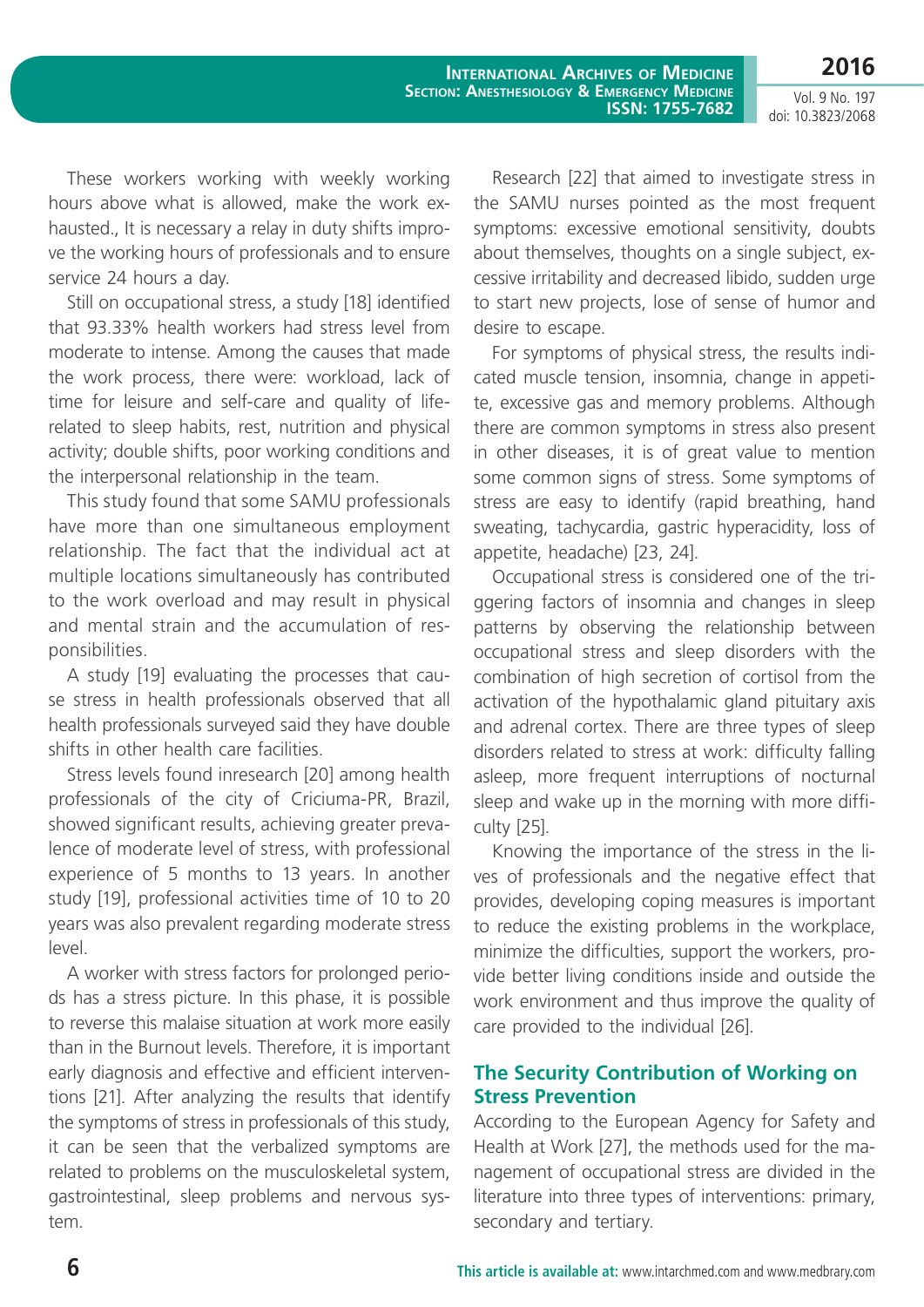**International Archives of Medicine SECTION: ANESTHESIOLOGY & EMERGENCY MEDICINE ISSN: 1755-7682**

Vol. 9 No. 197 doi: 10.3823/2068

**2016**

Primary interventions are those that seek to change the organization of work to reduce occupational stressors. Secondary interventions are focused on worker training, to promote health or develop psychological skills for coping with stressors. Tertiary interventions seek to provide support to those workers who were victims of occupational stress and burnout and had developed mental health or physical problems [28].

Another classification of interventions for the management of occupational stress proposed by Van der Klink et al. [29] is divided into two groups: in the first group, there are strategies for organizational restructuring and redefinition of roles; in the second group, there are interventions related to relaxation methods (physical and mental), biofeedback, cognitive-behavioral training skills (assertiveness, hardiness, self-esteem) to modify the response of the individuals to occupational stressors.

The challenges inherent in the activity of the professionals working in the SAMU, Health Education are also appropriate to address coping strategies, since they value the knowledge of students and encourage critical reflection of reality [17].

Health Education is based on individuals be responsible for their health problems, and as a social practice centered on the daily questioning, the appreciation of the experience of individuals and social groups. It is capable of developing reflection and critical awareness of the people about the causes of their health problems process [30].

The educational action strategies include the participation of all health professionals in the process of training individuals and population groups to be responsible for their health problems; the understanding that the subjects of this process have different perceptions of social reality and that these should be the starting point of the educational action; popular participation and strengthening the role of the health service [17, 31].

## **Conclusions**

SAMU has contributed to improving assistance to the population health. However, health professionals who provide this assistance are exposed to psychic work overload that can lead to the onset of various diseases to their health, including stress.

SAMU has contributed to improving assistance to the health of the population. However, health professionals who provide this assistance are exposed to psychic work overload which can lead to the onset of various diseases to their health including stress.

This study enables to verify that the exposure of a professional to stressors in the workplace that can have serious consequences damaging him and therefore damaging the assistance provided by him. This reality of the work environment needs to be known by the managers, who must individually meet the working condition and health professionals. In this way, they could engage them in group discussions, development, thus programs related to worker health.

Among the various possibilities of preventers performance, there is the establishment of an Internal Commission for Accident Prevention (ICAP), carry out collective interventions -with strategies for the practice of interaction between professionals from various professional areas - and individual interventions - focused on the needs of each professional in the search for job satisfaction, recognition, and motivation- as well as physical exercise in the workplace, with the use of physical structure available, rooms for relaxation and techniques labor gymnastics. This is to name just a few of the many appropriate measures; that certainly would have good progress regarding the improvement of working conditions and promoting workers' health.

## **References**

**<sup>1.</sup>** Jacques MG. Abordagens. In: Guimarães LBM. Ergonomia: tópicos especiais, qualidade de vida no trabalho, psicologia e trabalho. Porto Alegre: UFRGS; 2004. p.2, 1-4.